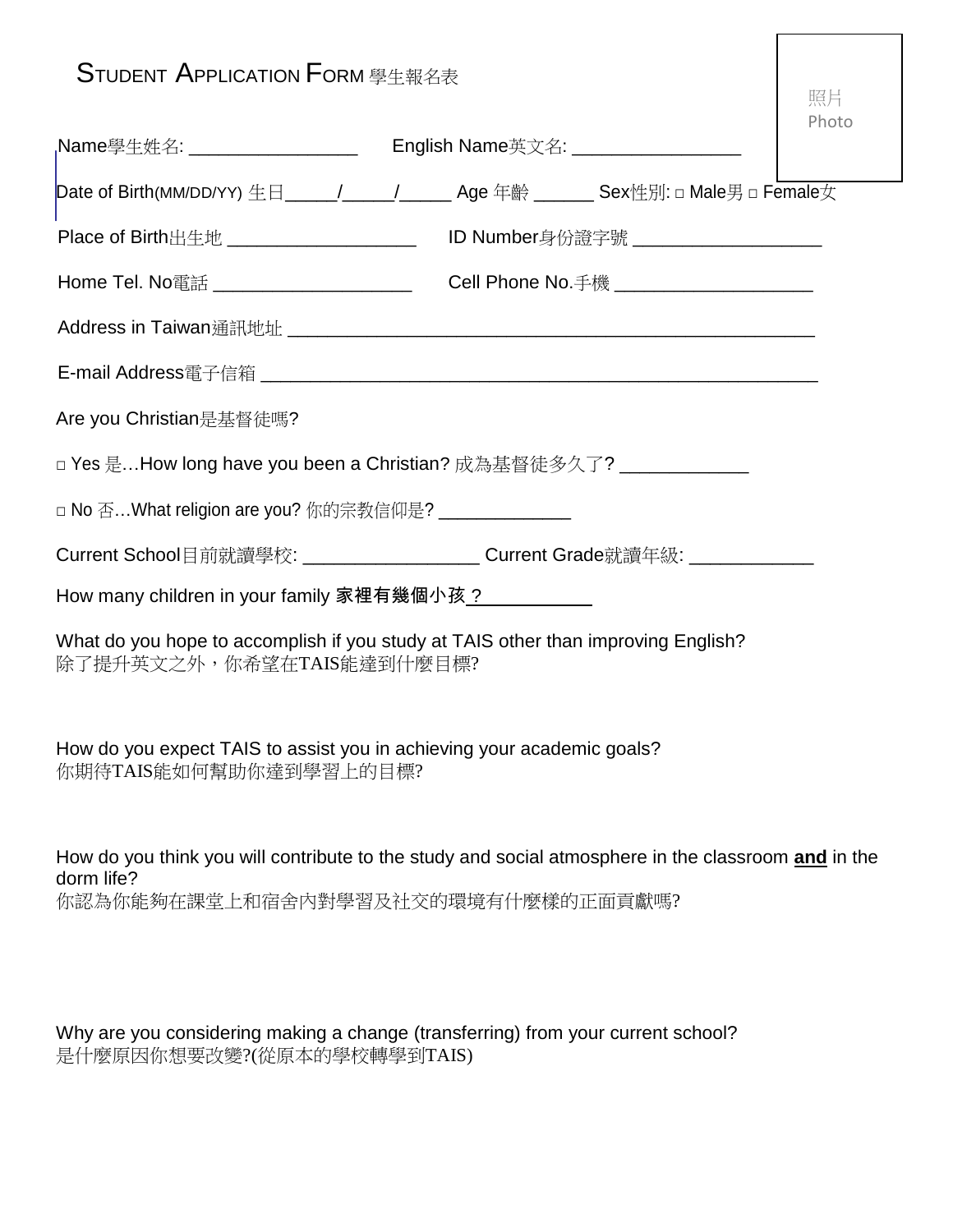## PARENTS' INFORMATION

|                                                                                                                                                                                                |            | Last Name First Name |  |
|------------------------------------------------------------------------------------------------------------------------------------------------------------------------------------------------|------------|----------------------|--|
|                                                                                                                                                                                                |            |                      |  |
|                                                                                                                                                                                                |            |                      |  |
|                                                                                                                                                                                                |            |                      |  |
|                                                                                                                                                                                                |            |                      |  |
|                                                                                                                                                                                                |            |                      |  |
|                                                                                                                                                                                                |            |                      |  |
|                                                                                                                                                                                                |            |                      |  |
| Does the father understand spoken English? (Please circle) Yes / Little / None<br>請問父親會說英文嗎?<br>Does the father understand written English? (Please circle) Yes / Little / None<br>請問父親會書寫英文嗎? | 請圈選<br>請圈選 | 是/略懂/不懂<br>是/略懂/不懂   |  |
| <b>Mother's Name</b> 母親姓名 …………………… 英文名字……………………………………                                                                                                                                          |            |                      |  |
|                                                                                                                                                                                                |            |                      |  |
|                                                                                                                                                                                                |            |                      |  |
|                                                                                                                                                                                                |            |                      |  |
|                                                                                                                                                                                                |            |                      |  |
| Office Tel. No. 公司電 Fax No. 公司傳真                                                                                                                                                               |            |                      |  |
|                                                                                                                                                                                                |            |                      |  |
|                                                                                                                                                                                                |            |                      |  |

| Introducer介紹人: |  |
|----------------|--|
|                |  |

What do you want for your child that TAIS can provide? 您希望TAIS能提供孩子什麼?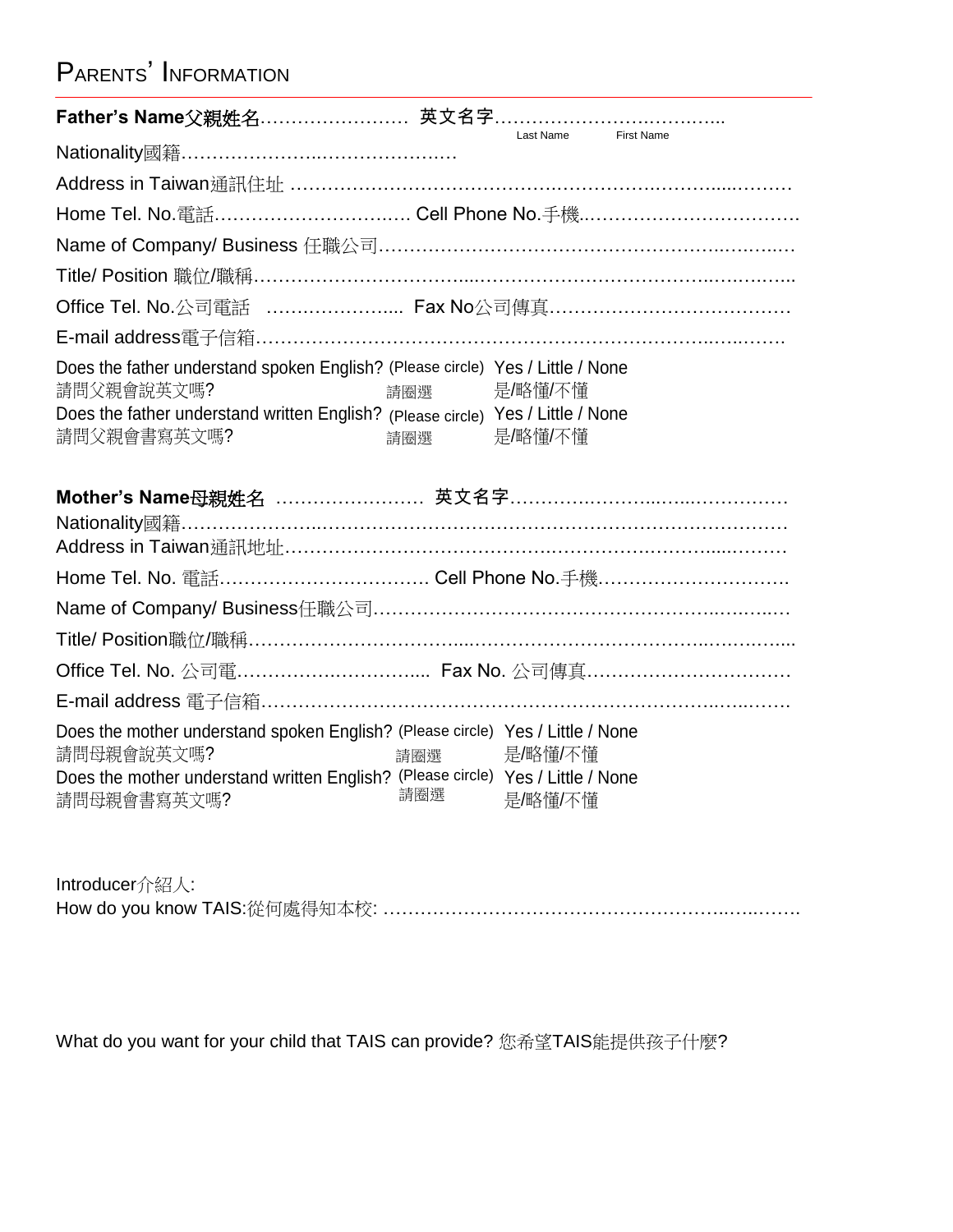## EDUCATIONAL PROFILE OF STUDENT學生就學資料 1.List of all schools attended (Most recent school first) 請列出曾經就讀的學校(由最近一所開始列起)

| School Name 學校名稱 | City/Country縣市/國家 | Grades年級 | Years學年度 |
|------------------|-------------------|----------|----------|
|                  |                   |          |          |
|                  |                   |          |          |
|                  |                   |          |          |
|                  |                   |          |          |
|                  |                   |          |          |

## 2. Has the student been tested or recommended for, any of the following:(Please check) 學生曾參與特殊課程或接受測驗而具有下列學習特徵嗎?(請打勾)

| ×. |
|----|

□ Gifted or talented program (資優生之資源班) □ Language and Speech disorder (口語障礙)

□ Slow learner (學習遲緩) □ Autism (自閉症)

□ Developmentally delayed (發展遲緩) □ Dyslexia (字盲症)

□ Learning disability (學習障礙) □ □ Dearning disability (學習障礙)

□ Psycholinguistic disorder (心理語言能力缺陷) □ Emotional/ behavioral disorder (情緒/行為障礙)

□ Attention Deficit Disorder (注意力缺陷) □ Others (其他)

Any checked box/es above, Please explain:請對打勾的項目做說明:….…..………........................

……………………………………………………………………………………….……………. …

3.Has the student ever repeated a grade請問學生是否留過級? Yes □ No □ If <u>*yes,* which grade/s?若有,是…………</u>年級?

4.Has the student been suspended or expelled from any previous schools請問學生是否被記過或開除? Yes □ No □

5.Has the student participated in behavioral management, counseling or family therapy請問學生是否 曾經接受行為或家庭心理諮商輔導? Yes □ No □

If you answer *yes* to any of the questions above, please give details請就以上回答[是]的問題加以說明:

Are there any factors that TAIS should be aware of in order to provide the best educational program for your child?其他可提供TAIS有關學生的資訊

I grantee the above information are reliable以上所提供資料全部屬實

Signature 簽名: